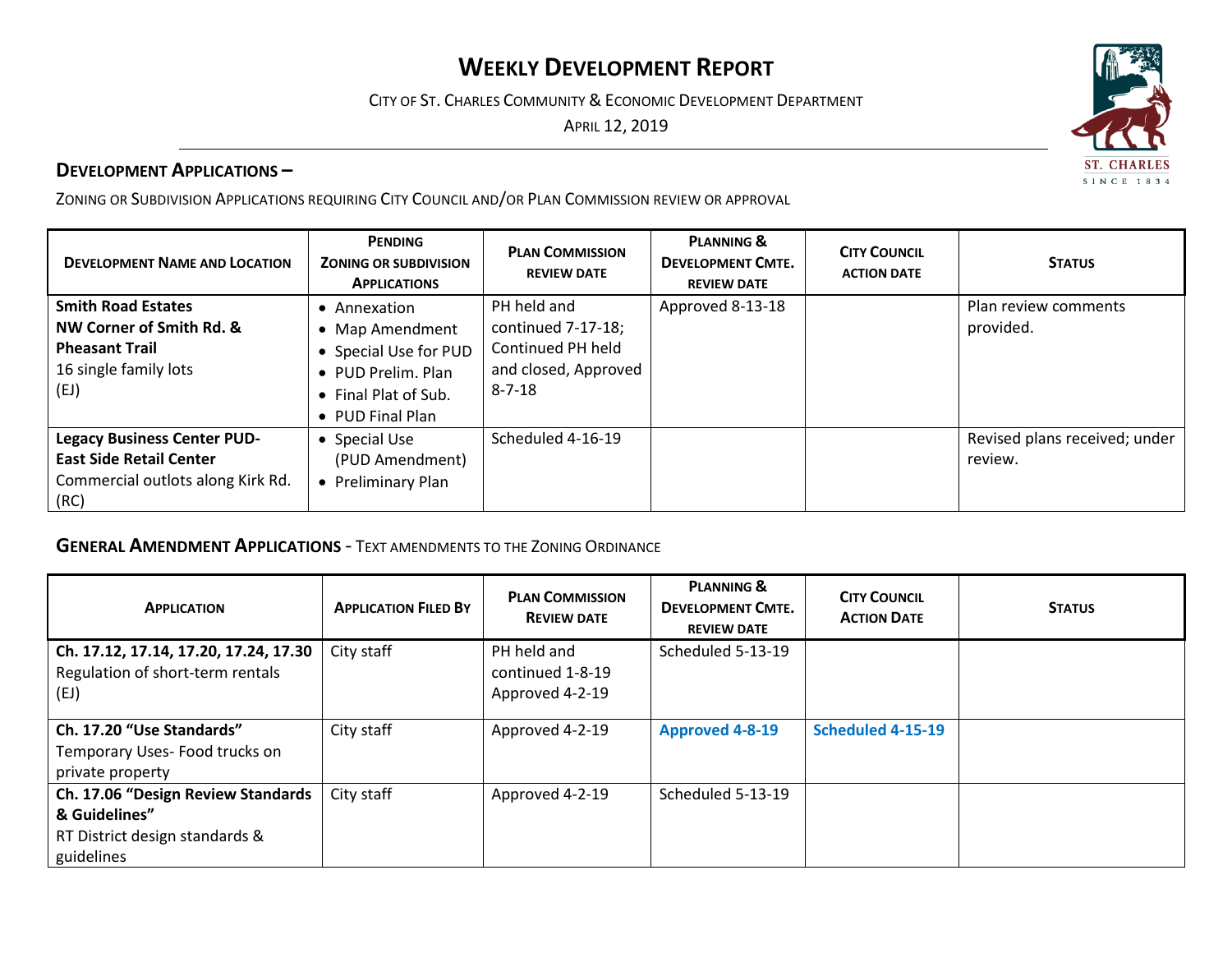## **FINAL PLATS OF SUBDIVISION** – PLATS SUBMITTED FOR CITY COUNCIL APPROVAL AND RECORDING

| <b>DEVELOPMENT NAME AND LOCATION</b> | <b>PLAN COMMISSION</b><br><b>REVIEW DATE</b> | <b>PLANNING AND</b><br><b>DEVELOPMENT CMTE.</b><br><b>REVIEW DATE</b> | <b>CITY COUNCIL</b><br><b>APPROVAL DATE</b> | <b>FINAL PLAT</b><br><b>RECORDING</b><br><b>DEADLINE</b> | <b>STATUS</b>                   |
|--------------------------------------|----------------------------------------------|-----------------------------------------------------------------------|---------------------------------------------|----------------------------------------------------------|---------------------------------|
| <b>Cityview</b>                      | N/A                                          | Approved 6-11-18                                                      | Approved 9-17-18                            | $9 - 17 - 20$                                            | Final Plat to be submitted for  |
| 895 Geneva Rd.                       |                                              |                                                                       |                                             |                                                          | signatures.                     |
| 4-lot single-family subdivision      |                                              |                                                                       |                                             |                                                          |                                 |
| <b>Prairie Center</b>                | Approved 6-19-18                             | Approved 7-9-18                                                       | Approved 7-16-18                            | $7 - 16 - 20$                                            | Final Plat signed and ready for |
| Resubdivision of Lot 5 for Anthony   |                                              |                                                                       |                                             |                                                          | recording. Released to          |
| Place                                |                                              |                                                                       |                                             |                                                          | applicant for clerk signature.  |
| <b>Parkside Reserves</b>             | Approved 9-19-17                             | Approved 10-9-17;                                                     | Approved 5-21-18                            | $5 - 21 - 20$                                            | IGA with Geneva signed.         |
| 1337 Geneva Rd.                      |                                              | IGA approved                                                          |                                             |                                                          | Final Plat of Subdivision to be |
| Three lot townhome subdivision;      |                                              | $5 - 14 - 18$                                                         |                                             |                                                          | submitted for signatures.       |
| 1 building, 3 townhome units         |                                              |                                                                       |                                             |                                                          |                                 |
| <b>Meijer Outlot Development</b>     | N/A                                          | Approved 8-13-18                                                      | Approved 8-20-18                            | $8 - 20 - 20$                                            | Plat signed by City. Plat of    |
| Resubdivision of Meijer lot for      |                                              |                                                                       |                                             |                                                          | Easement to be submitted.       |
| commercial outlot                    |                                              |                                                                       |                                             |                                                          |                                 |
| <b>Crystal Lofts Townhomes</b>       | Approved 9-4-18                              | Approved 9-17-18                                                      | Approved 11-5-18                            | $11 - 5 - 20$                                            | Mylar submitted for City        |
| 214 S. $13^{th}$ Ave.                |                                              |                                                                       |                                             |                                                          | signatures. Waiting for         |
| Subdivision of Phase 1               |                                              |                                                                       |                                             |                                                          | financial guarantee.            |